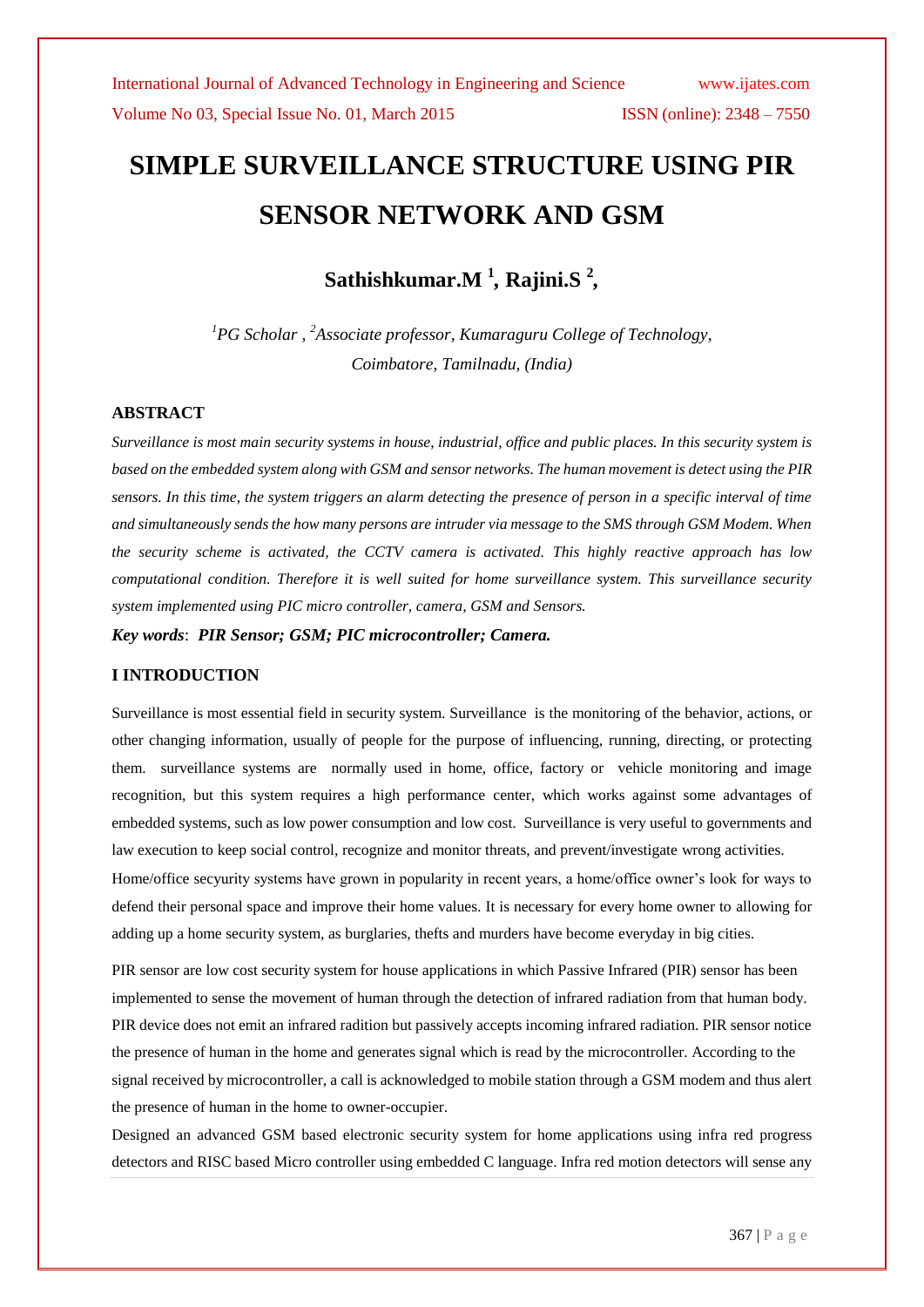intruder with 10 feet and alert the Owner of house or police control room by sending SMS through GSM modem about the intruder.

## **II EXISTING SYSTEM**

### **2.1 Video Cameras**

Security and crime control concerns are the motivating factors for the process of video supervision cameras. Closed-circuit television (CCTV) is the utilize of video cameras to transmit a signal to a specific place, on a limited set of monitors. This performance just uses the cameras to do surveillance. It needs a command and control center to monitor all the tricks using cameras. All the cameras are connected to the command center and send their data directly to the central location. All the behavior which is happening in the association or inside the building can be viewed live from the command center.

## **2.2 RFID**

Radio Frequency Identification (RFID) use radio waves to robotically identify human being or objects. There are many methods of recognition, but the most general is to store a unique serial number that identifies a human or object on a microchip that is attached to an antenna. The combined antenna and microchip are called an "RFID transponder" or "RFID tag" and work in mixture with an "RFID reader". An RFID system consists of a reader and one or more tags. The reader's receiver is used to broadcast radio frequency (RF) energy. Depending on the tag type, the force is "harvested" by the tag's antenna and used to power up the interior circuitry of the tag. The tag will then adapt the electromagnetic waves generated by the reader in classify to transmit its data back to the reader. The reader receives the modulated waves and converts them into digital data. In the case of the Parallax RFID Reader Module, correctly received digital data is sent serially through the SOUT pin.

## **III PROPOSED METHOD**



## **Fig 3.1System Architecture**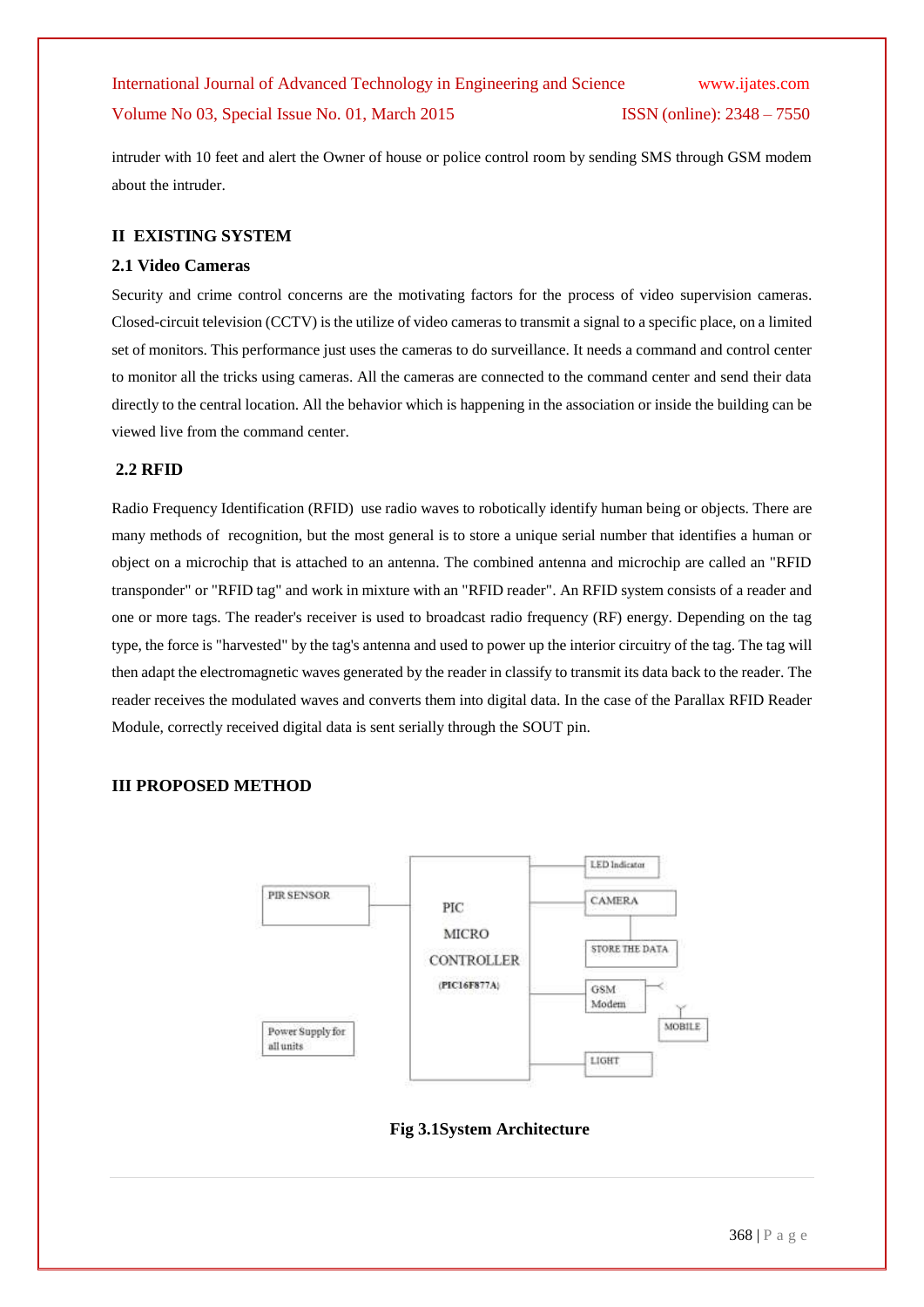In this proposed system, the home based simple surveillance structure which evaluates the improvement of a very Low-cost security system using PIR (Pyroelectric Infrared) sensors and video cameras built in the region of the PIC(Peripheral Interface Controller) microcontroller. The person progress is detected using the PIR sensors. In this time, the system triggers an alarm detecting the attendance of unauthorized person in a detailed interval of time and concurrently send a message to the SMS through GSM Modem. When the security system is activated, the CCTV camera is activated. This highly reactive approach has low computational requirement. Therefore it is well suited for home surveillance system.

## **IV HARDWARE SPECIFICATIONS**

### **4.1 PIR Sensor**

A Pyroelectric Infrared Sensor (PIR sensor) is an electronic sensor, in that type of sensor actions the infrared (IR) light glowing from objects or human in its field of view. the normal sensor release the radiation but in this sensor detect the radiation .



## **Fig 4.1 PIRSensor**

All the objects with a temperature above absolute zero release warmth energy in the form of radiation. Usually this radiation is not observable by person eye because it radiates at infrared wavelengths, but in this infrared can be detected by electronic devices considered for detecting the human movement.

#### TYPICAL CONFIGURATION

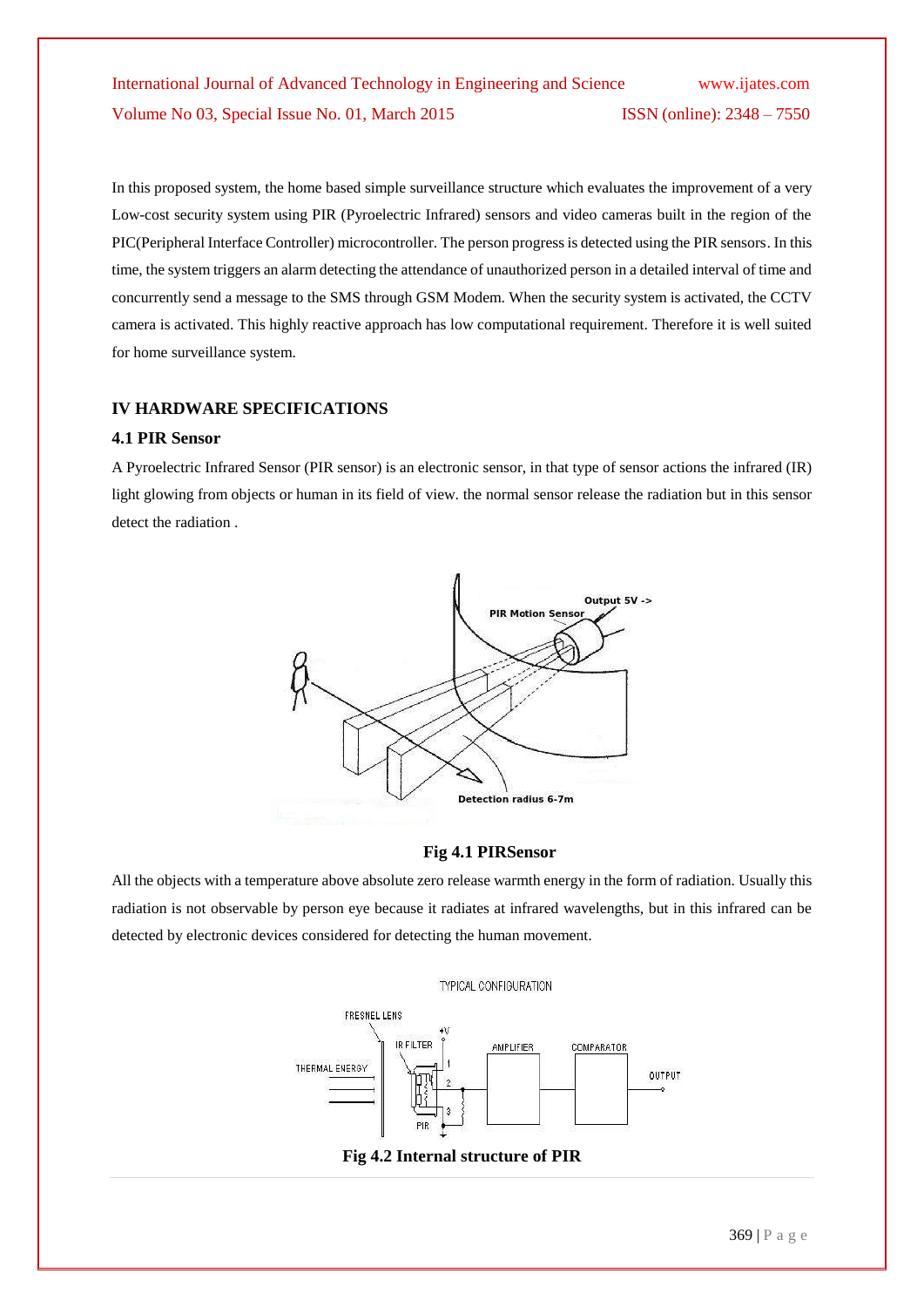The PIR Sensor has a range of approximately 20 feet (6 meters). The sensor is considered to identify the gradually changing situation that would happen normally as the daily progresses and the environmental situation changes, but it responds by creation its output when sudden changes happen, such as when there is motion. This device is considered mostly for internal use. Operation outside or in very high temperatures may affect constancy negatively. Due to the high compassion of PIR sensor device, it is not suggested to use the some situation like rapid environmental changes and strong shock or vibration. and also in not functioning in direct sun light or direct wind from a heater or air condition.

| Pin        | <b>Name</b> | <b>Function</b>                                                    |
|------------|-------------|--------------------------------------------------------------------|
|            | <b>GND</b>  | Connects to Ground or Vss                                          |
|            | $_{\rm V+}$ | Connects to Vdd $(3.3V)$ to 5V $\omega$<br>~100uA                  |
| <b>OUT</b> | Output      | Connects to an I/O pin set to INPUT<br>mode (or transistor/MOSFET) |

## **TABLE1. Pin representaion of PIR sensor**

## **4.2 PIC Microcontroller**

PIC is a family of adapted Harvard architecture microcontroller made by Microchip technology, derived from the PIC1650 originally developed by General Instrument's Microelectronics Division. The name PIC is referred to as "Peripheral Interface Controller". PICs are popular with both industrial developers and hobbyists due to their low cost, wide availability, availability of low cost or free development tools, and serial programming (and re-programming with flash memory) capability.

Microchip introduced the new PIC32MX family of 32-bit microcontrollers operates at 2.3V to 3.6V supply voltage with 80 MHz frequency. The initial device line-up is based on the industry standard MIPS32 M4K Core. The device can be planned using the Microchip MPLAB C Compiler for PIC32 MCUs.

PIC microcontroller is the first RISC based microcontroller made-up in CMOS (complementary metal oxide semiconductor) that uses separate bus for instruction and data allowing simultaneous access of program and data memory. The main advantage of CMOS and RISC combination is low power consumption resulting in a very small chip size with a small pin count.

 **TABLE 2. Various PIC Microcontrollers**

| <b>PIC MCU device</b> | PIC MCU No. of Pins | <b>PIC MCU Flash memory</b> |
|-----------------------|---------------------|-----------------------------|
| 12F675                |                     | 1k                          |
| 16F88                 | 18                  | 4K                          |
| 16F877A               |                     | 8Κ                          |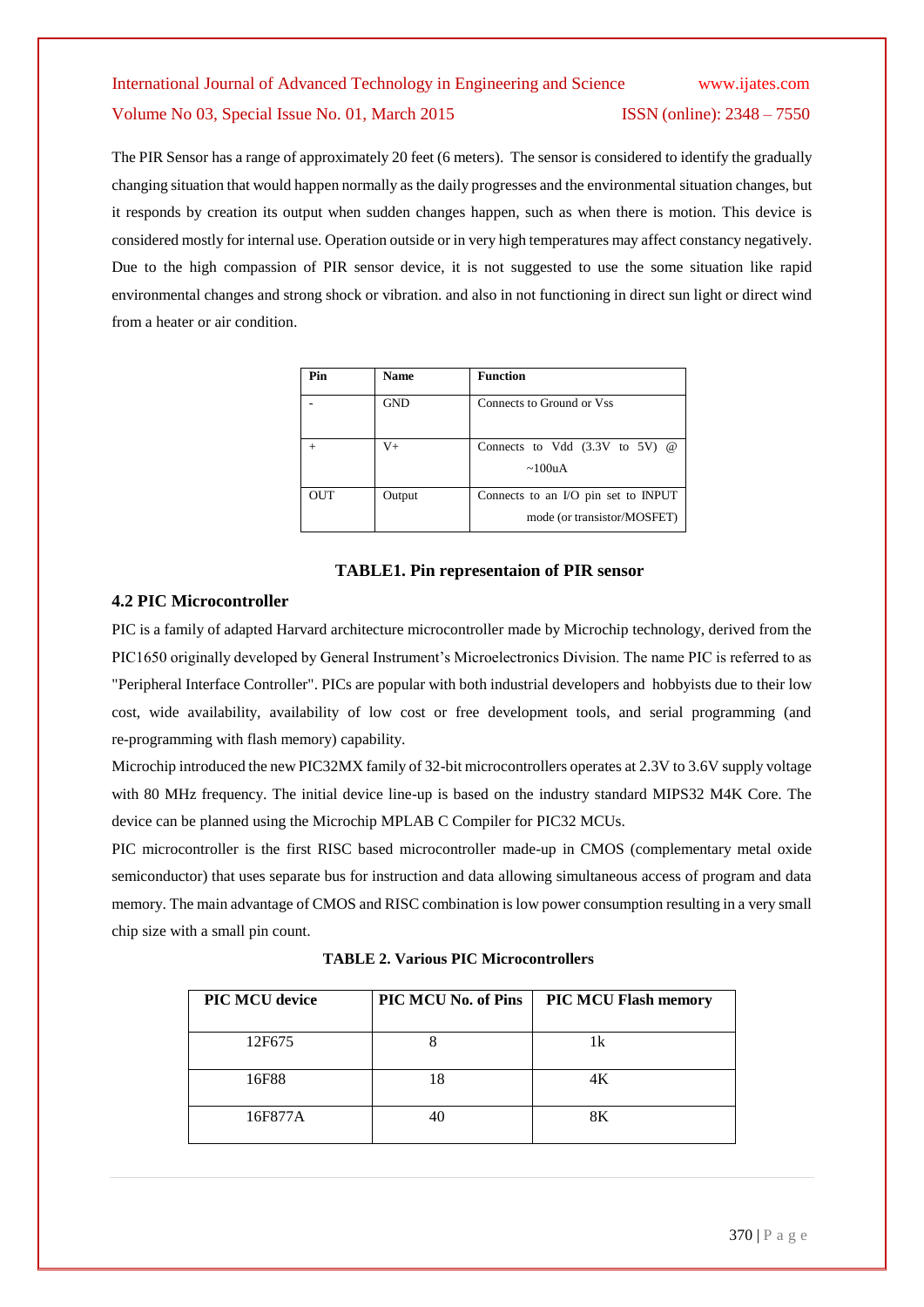The main benefit of CMOS is that it has resistance to noise than other fabrication techniques. Various microcontrollers offer different kinds of memories. EEPROM, EPROM, FLASH etc. are some of the memories of which FLASH is the most freshly urbanized. Technology that is used in pic16F877 is flash technology, so that data is retained even when the power is switched off. Easy Programming and Erasing are other features of PIC 16F877.

## **4.3 GSM**

The GSM stands for Global System for Mobile Communications. In this technology is used to the communication purpose; it operates at a baud rate of 9600bps in standard UART model through AT Commands. This GSM Modem can recognize any of the 2G or 3G network operator SIM card and act like as cellular phone with its unique phone number. Advantage of using this GSM modem will be that it can use RS232 port to communicate and develop embedded safety applications or any other applications.

This modem used to SMS Control, data transfer, remote control and logging can be developed easily. The modem can either be associated to PC serial port directly or microcontroller. It can be mainly used to send and receive SMS or make/receive voice calls. This GSM modem is a highly flexible for plug and play quad band GSM modem for direct and easy integration to RS232 applications.

AT commands are also noted as Hayes AT commands. There are numerous views to know the meanings of "AT". Some call it "Attention telephone", whereas others recognize as "Attention Terminal" commands. AT commands giving instructions to both cell phone and normal landline telephones. The AT commands are sent to the phone's modem, which can be a GSM modem or PC modem. Different creator may have different sets of AT commands. Luckily, many AT commands are the similar commands. Mobile phone manufactures may also provide with attention to operators to allow or not to allow some commands on phones.List of AT commands are listed in TABLE 3.

| <b>AT</b> command | <b>Meaning</b>               |  |
|-------------------|------------------------------|--|
| AT+CMGS           | Send message                 |  |
| $AT + CMSS$       | Send message from<br>storage |  |
| AT+CMGW           | Write message to<br>memory   |  |
| $AT + CMGD$       | Delete message               |  |
| $AT + CMGC$       | Send command                 |  |
| $AT+CMMS$         | More messages to send        |  |

## **TABLE 3. AT commands**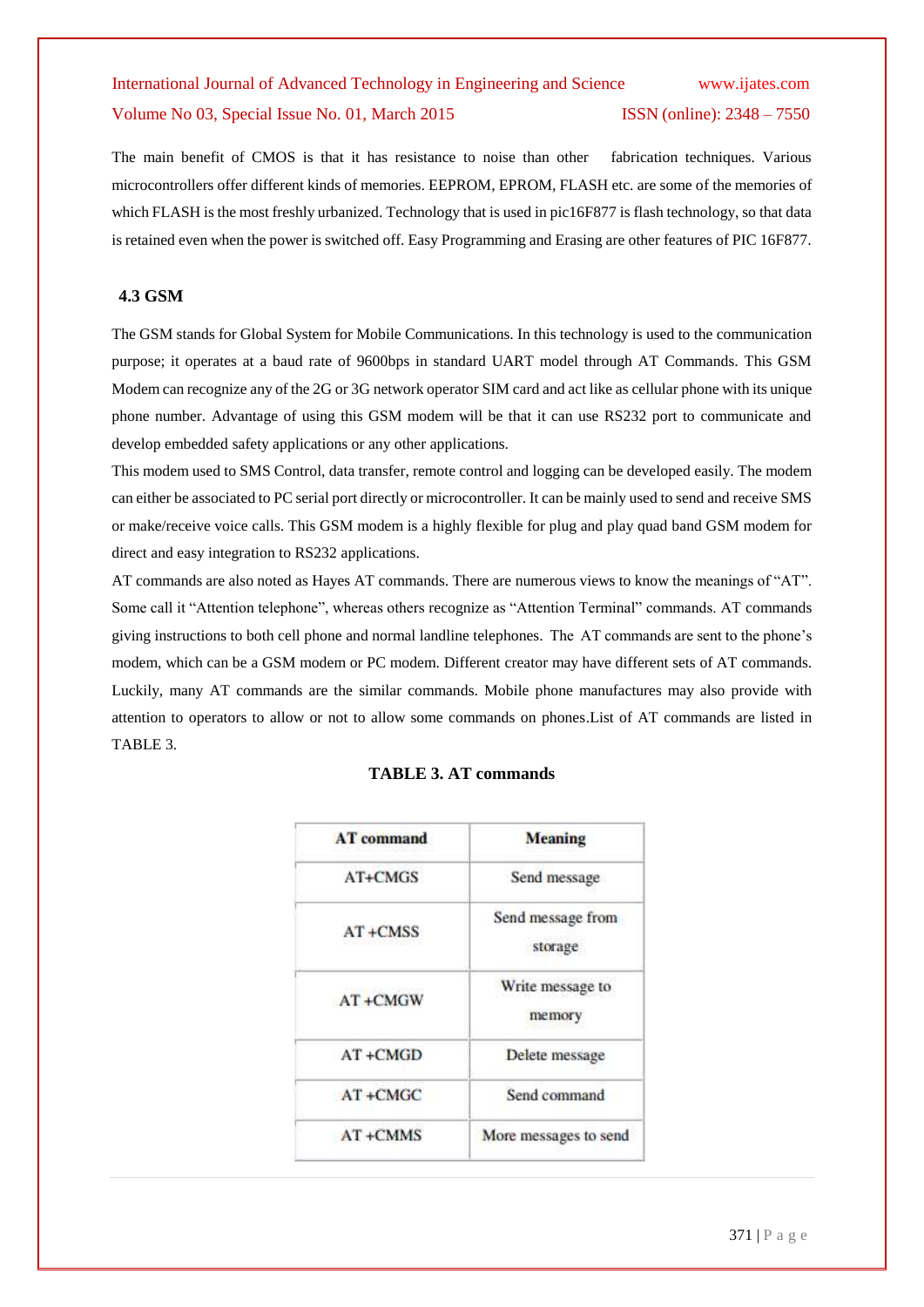## **4.4 CCTV camera**

Closed-circuit television (CCTV) is the use of video cameras to broadcast a signal to a specific place, on a incomplete set of monitors. It differs from broadcast television in that the signal is not openly transmit, though it may employ point to point (P2P), point to multipoint, or mesh wireless links.

## **4.5 Keypad**

Keypad is used for multiple purpose .It can be use for routine time setting, manual time setting ,opening and deactivation of sensors at particular interval of time.



**Fig 4.1 Flowchart Representation**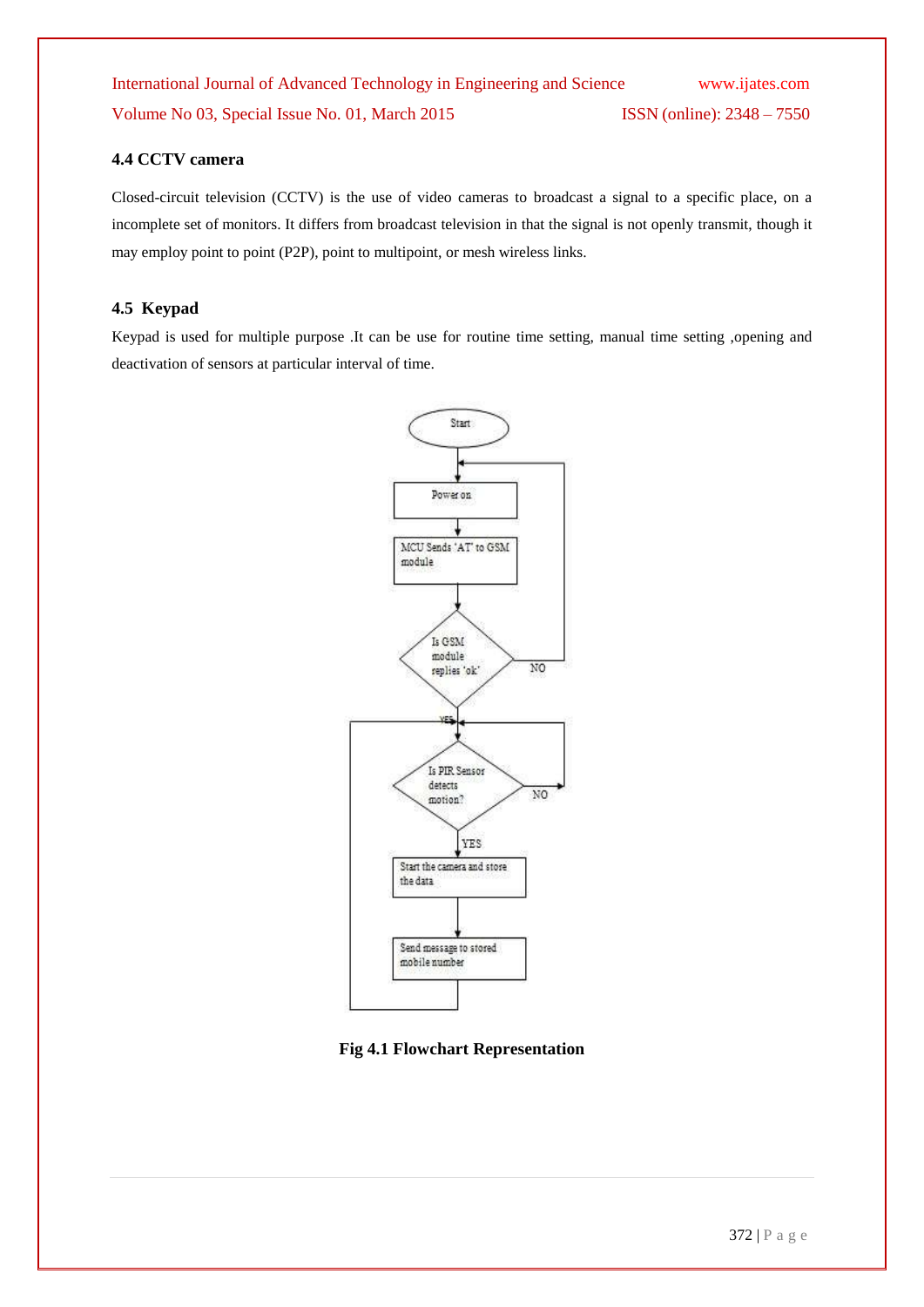## **V CONCLUSION**

In this surveillance security scheme PIR sensor has been used which is low power, and low cost. It have a wide lens range, and are simple to interface with microcontroller. This security scheme can be implemented in places like home, office, shop etc. The sensitivity range for detecting motion of this system is 3to 4 feet. It can be raised up to 20 feet through careful using the concentrating optical lenses as future development. In addition to this, this system can be prepared with glass fracture detectors to enhance the level of protection. Use of multi-sensor data fusion and difficult algorithm can be used to increase the effective FOV for larger spaces. In order to enhance the location accuracy and to improve the method of processing the PIR sensor signal, use of more advanced techniques such as probabilistic theories.

## **REFERENCES**

- **[1]** M. Shankar, 1. Burchett, Q. Hao, B. Guenther, "Human tracking systems Using pyroelectric infrared detectors*", Optical Engineering*, vol. 10, no. 45, pp. 106401 (01-10), Oct. 2006.
- **[2]** Kandhalu, A. ; Rowe, A. ; Rajkumar, R. ; Chingchun Huang; Chao-Chun Yeh "Real-Time Video Surveillance over IEEE 802.11 Mesh Networks" ,*IEEE Conference* on 2009.
- **[3]** [3] Bilal Ahmad Khan, Muhammad Sharif, Mudassar Raza,Tariq Umer,Khalid Hussain "An Approach for Surveillance Using Wireless Sensor Networks (WSN)", *Journal of Information & Communication Technology*, Vol. 1, No. 2, 2009.
- **[4]** Anurag Kumar,, Bharadwaj Amrutur "Wireless sensor networks for human intruder detection" ,*Journal of the Indian Institute of Science* ,VOL 90:3 Jul–Sep 2010.
- **[5]** Adamu Murtala Zungeru "Design and development of an ultrasonic Motion detector" *International Journal of Advanced Research in Electronics and Communication Engineering (IJARECE)* Volume 1, Issue 3, june 2010.
- **[6]** Ms. Sneha Nahatkar, Prof. Avinash Gaur, Prof. Tareek M. Pattewar "Design of a Home Embedded Surveillance System with Pyroelectric Infrared Sensor & Ultra-Low Alert Power", *International Journal of Advanced Research in Electronics and Communication Engineering (IJARECE)*Volume 1, Issue 3, September 2012.
- **[7]** Taslee mandrupkar,Manisha kumari ,Rupali mane "Smart Video Security surveillance with mobile remote control", *International Journal of Advanced Research in Computer Science and Software Engineering*, Volume 3, Issue 3, March 2013.
- **[8]** Qi Hao,Fei Hu,Yang Xiao "Multiple Human Tracking and Identification with Wireless Distributed Pyroelectric Sensor Systems" *IEEE Transactions Volume 1*, Issue 3, september 2013.
- **[9]** Arulogn,o.t.,Adigun,a.Okedirn o "Design and Development of a Security Surveillance System based on Wireless Sensor Network*" International Journal of Innovative Science, Engineering & Technology*, Vol. 1 Issue 4, march 2014.